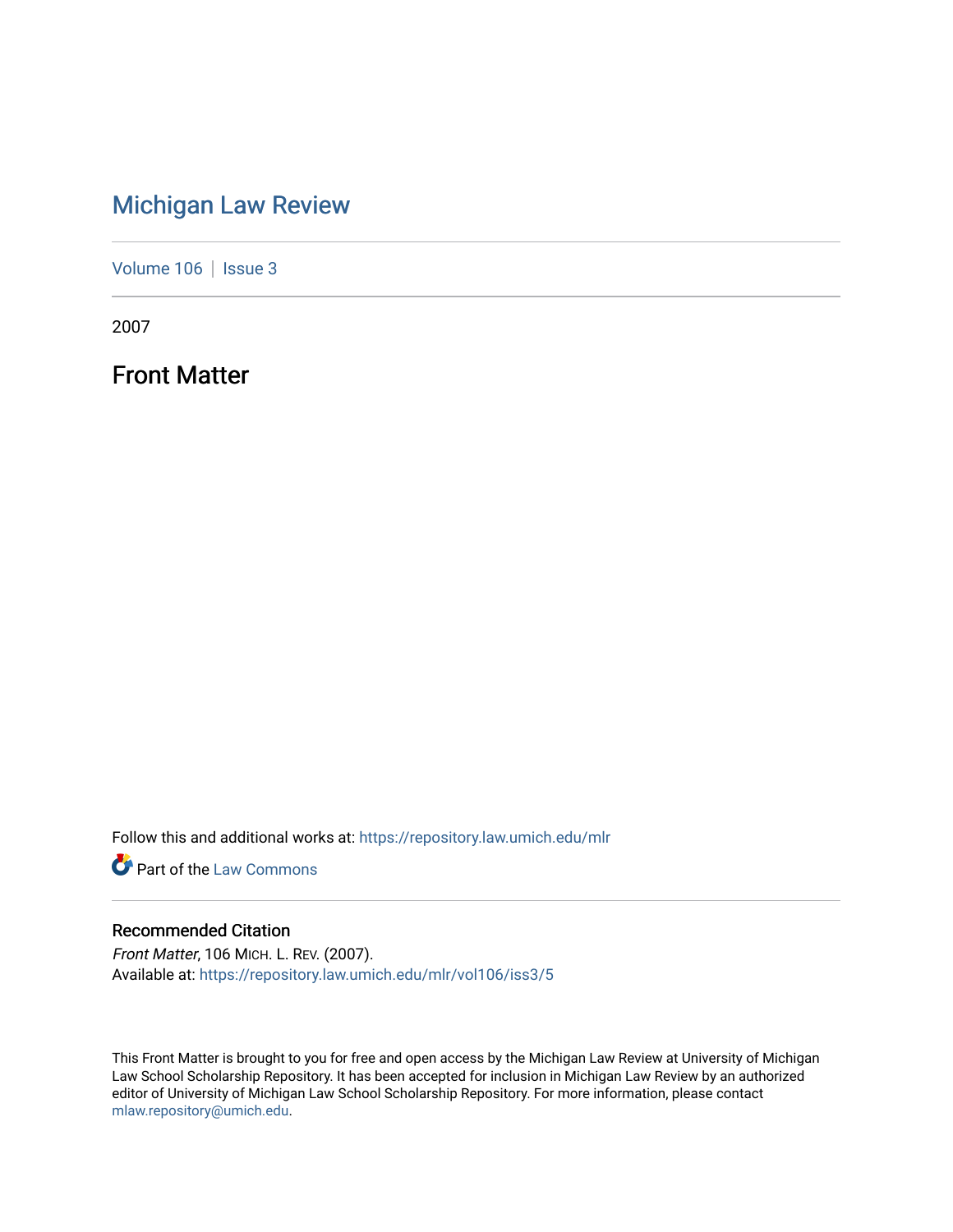# Michigan Law Review

Vol. **106,** No. **3** December 2007

### **CONTENTS**

#### ARTICLES

| THE ERA OF DEFERENCE: COURTS, EXPERTISE, |  |
|------------------------------------------|--|
| AND THE EMERGENCE OF NEW DEAL            |  |
| ADMINISTRATIVE LAW Reuel E. Schiller 399 |  |

PROLOGUE TO A VOLUNTARIST W AR CONVENTION ........................... *.Robert D. Sloane 443*

TAKING TEXT TOO SERIOUSLY: MODERN TEXTUALISM, ORIGINAL MEANING, AND THE CASE OF AMAR'S *BILL OF RIGHTS .................... William Michael Treanor* 487

#### **NOTE**

Is THERE A DORMANT EXTRATERRITORIALITY PRINCIPLE?: COMMERCE CLAUSE LIMITS ON STATE ANTITRUST LAWS ..................... *Michael J. Ruttinger 545*

Copyright © 2007 by the Michigan Law Review Association